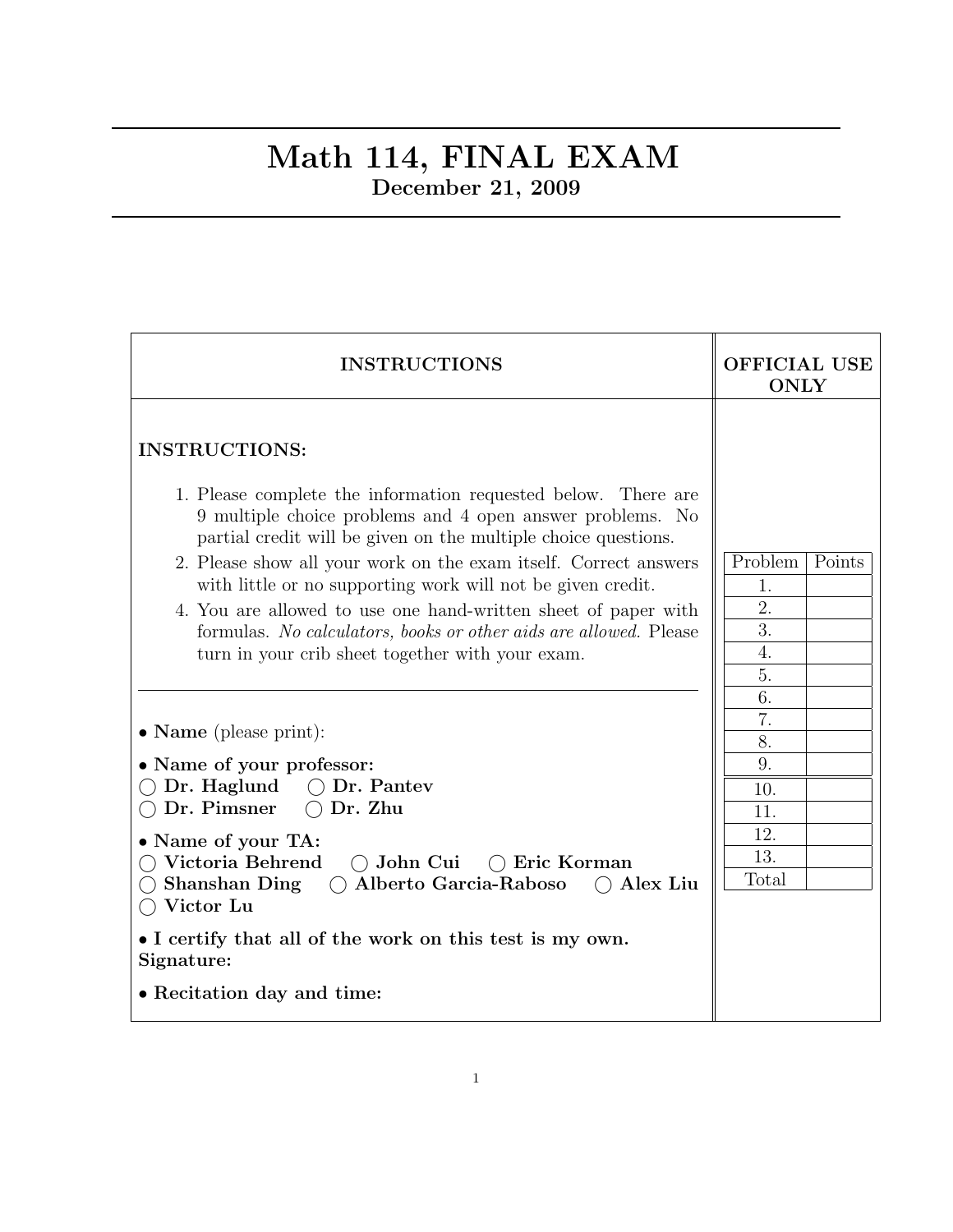## Part I: Multiple choice questions

1.  $\boxed{10 \text{ points}}$  Find the angle between the xy-plane and the tangent plane to the ellipsoid

$$
\frac{x^2}{12} + \frac{y^2}{12} + \frac{z^2}{3} = 1
$$

at the point  $(2, 2, 1)$ .

(A) 
$$
\frac{\pi}{3}
$$
 (B)  $\arccos\left(\sqrt{\frac{2}{3}}\right)$  (C)  $\frac{\pi}{2}$   
(D)  $\arccos\left(\sqrt{\frac{11}{12}}\right)$  (E)  $\frac{\pi}{6}$  (F)  $\arccos\left(\sqrt{\frac{1}{27}}\right)$ 

2. 10 points Find the distance from the origin to the plane passing through the point  $(1, 0, 1)$  and containing the line  $\langle t, 1, 5 - t \rangle$ .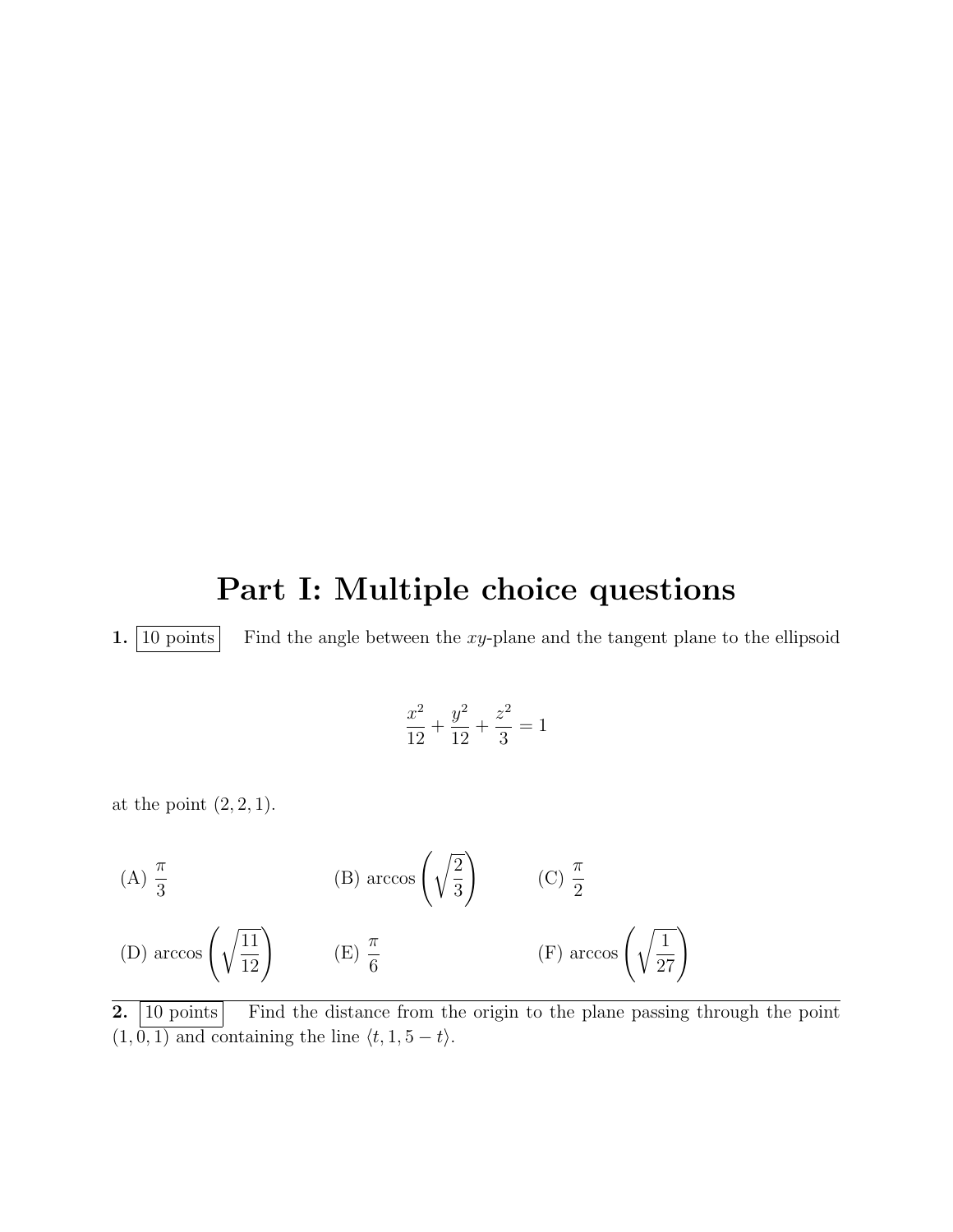(A) 2 (B) 
$$
\frac{2}{\sqrt{11}}
$$
 (C)  $\sqrt{2}$ 

(D)  $2\sqrt{2}$  $\overline{2}$  (E)  $\frac{2}{3}$ 3 (F) none of the above

**3.** | 10 points | A news helicopter is descending along the helix  $\langle \sin(\pi t), \cos(\pi t), 10 - t \rangle$ . At time  $t = 5$  the crew turns on a powerful head light shining straight ahead in the direction of the velocity vector. What spot on the ground, i.e. what point on the  $xy$ -plane, does this beam of light hit?

| $(A)$ $(-\pi, 0)$ | $(B)$ $(0,-1)$ | $(C)$ $(0,0)$         |
|-------------------|----------------|-----------------------|
| (D) $(-5\pi, -1)$ | (E) $(\pi, 5)$ | (F) none of the above |

4. 10 points Let M be the absolute maximum of  $f(x, y, z) = xyz$  in the sphere  $x^2 + y^2 + z^2 \leq 3$  and let m be the absolute minimum. What is  $M + m$ ?

(A) 1 (B)  $-1$  (C) 0

(D) 2 (E)  $-2$  (F) none of the above

**5.** | 10 points | Find the mass of the sphere of radius  $\alpha$  if its density at any point is proportional to the distance to the center of the sphere with proportionality coefficient k.

(A)  $4\pi ka$  (B)  $\frac{ka^3}{27}$ 27 (C)  $\pi ka^4$ (D)  $2\pi ka^3$ (E)  $1 + 2\pi ka^4$  (F) none of the above

**6.** [10 points] Suppose  $z = f(x, y)$ , where  $x = g(s, t)$ ,  $y = h(s, t)$ . Suppose that we know that  $g(1, 9) = 1$ 

$$
g(1, 2) = 3
$$
,  $g_s(1, 2) = -1$ ,  $g_t(1, 2) = 4$ ,  
\n $h(1, 2) = 6$ ,  $h_s(1, 2) = -5$ ,  $h_t(1, 2) = 10$ ,  
\n $f_x(3, 6) = 7$ ,  $f_y(3, 6) = 8$ .

Find  $\frac{\partial z}{\partial x}$  $rac{\partial z}{\partial s}$  + ∂z  $rac{\partial z}{\partial t}$  when  $s = 1$  and  $t = 2$ .

- (A) 60 (B)  $-60$  (C) 61
- (D)  $-61$  (E) 62 (F)  $-62$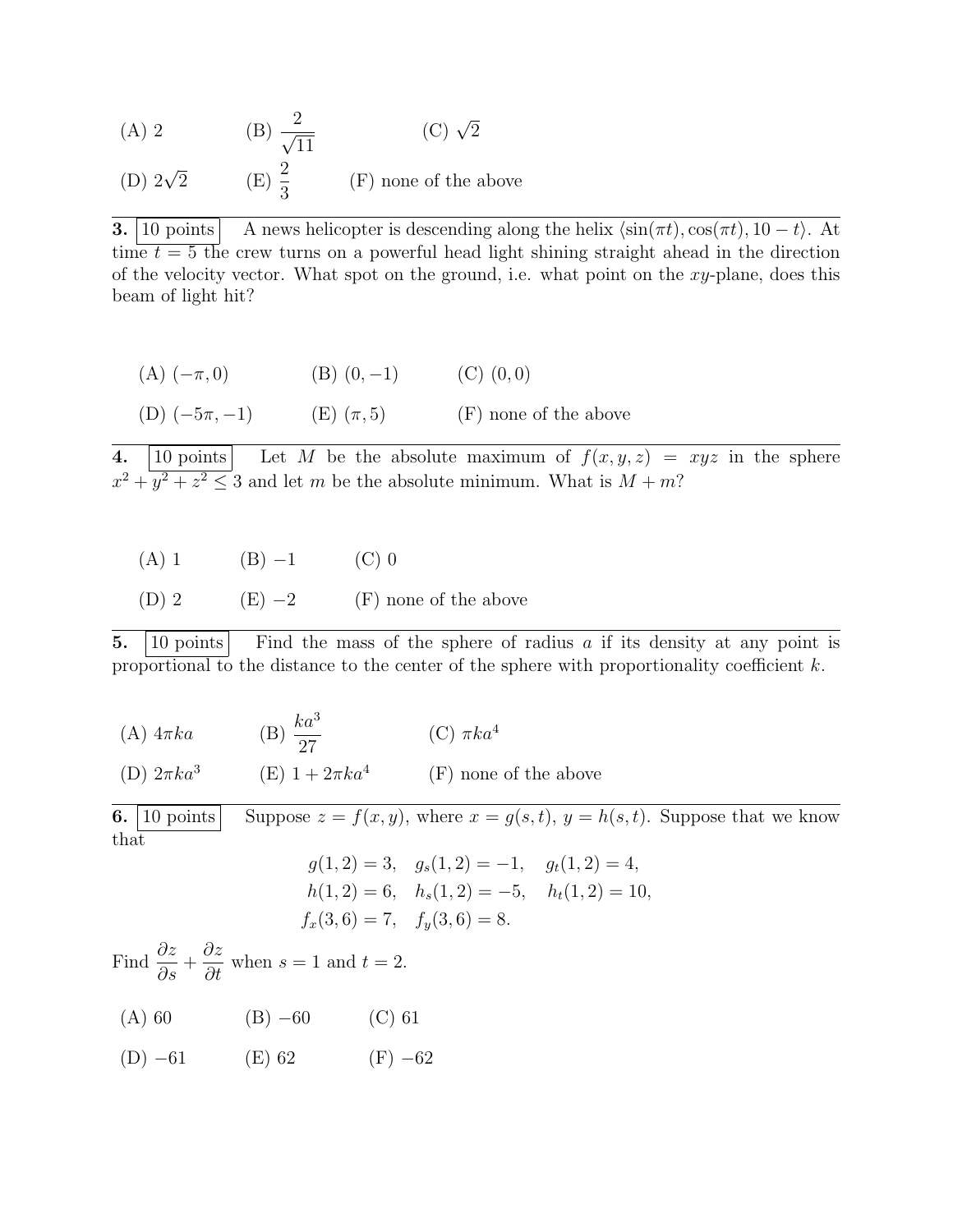7. 10 points A kid is riding a roller coaster in an amusement park. Part of the track follows the curve

$$
\overrightarrow{r}(t) = \left\langle t, t^2, \frac{2}{3}t^3 \right\rangle, \qquad 0 \le t \le 2
$$

How long is this part of the coaster track?

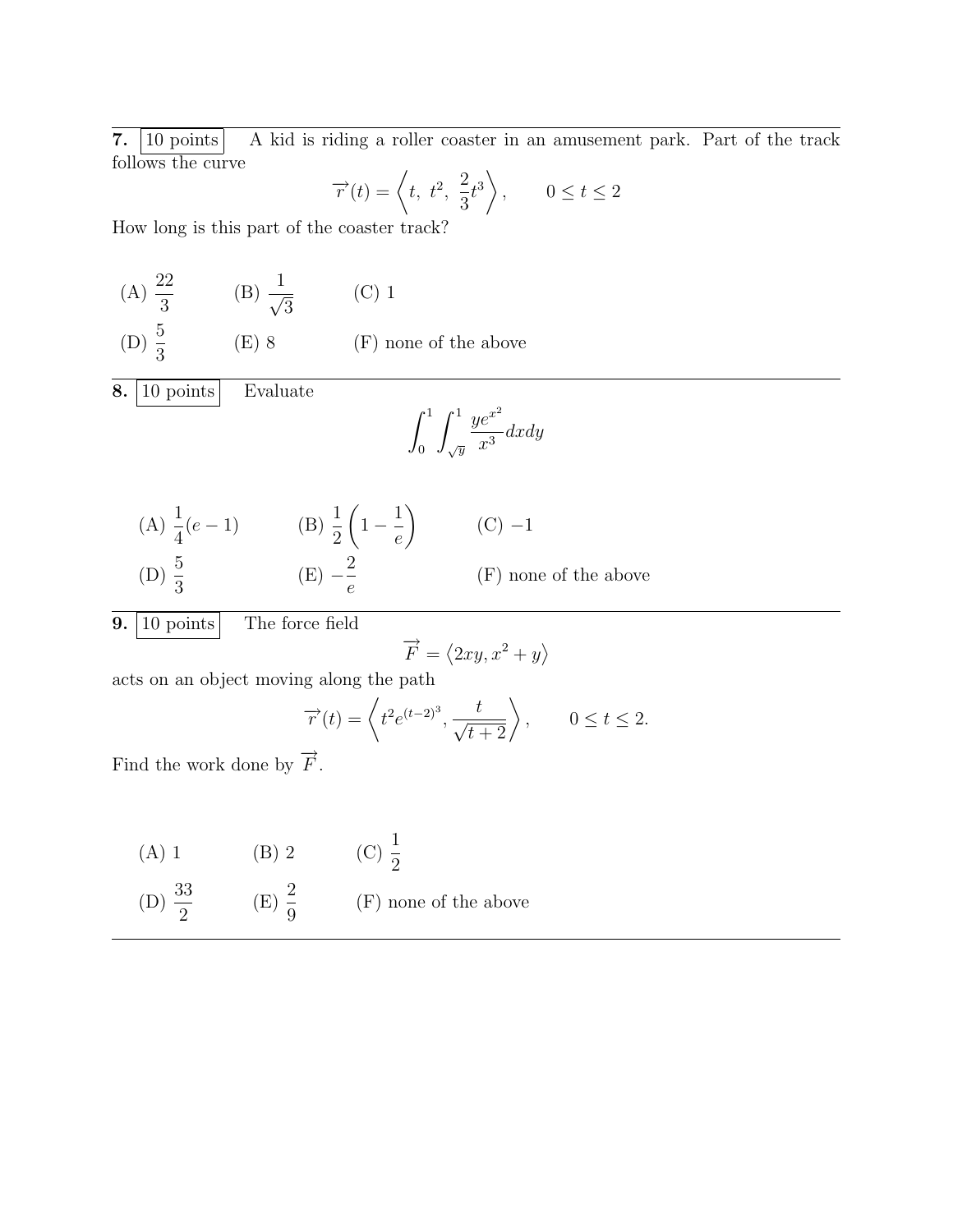## Part II: Open answer questions

10.  $\boxed{10 \text{ points}}$  Solve the initial value problem

$$
xy' - 2y = x^2, \qquad y(-1) = 0.
$$

11. |10 points | Let R be the region in the plane bounded by the square with vertices  $(0, 1), (1, 2), (2, 1),$  and  $(1, 0)$ . Evaluate the integral

$$
\int\int_R (x+y)^2 \sin(x-y) dA.
$$

- 12. 10 points True or false. Give a reason or a counterexample
	- (a) If  $\overrightarrow{a}$  is a non-zero vector in three space, then  $proj_{\overrightarrow{a} \times \overrightarrow{k}}(\overrightarrow{a}) = \overrightarrow{0}$ .
	- (b) The vector  $(\hat{\mathbf{j}} \times (\mathbf{k} \times \hat{\mathbf{j}})) \times \hat{\mathbf{i}}$  is a unit vector.
	- (c) If  $\vec{a}$  and  $\vec{b}$  are perpendicular non-zero vectors, then  $3\vec{a} + 2\vec{b}$  and  $-3\vec{a} + 2\vec{b}$  have the same length.

**13.** [10 points] Let C be the positively oriented boundary of the region D in the upper half plane that lies between the circle centered at the origin of radius 1 and the circle centered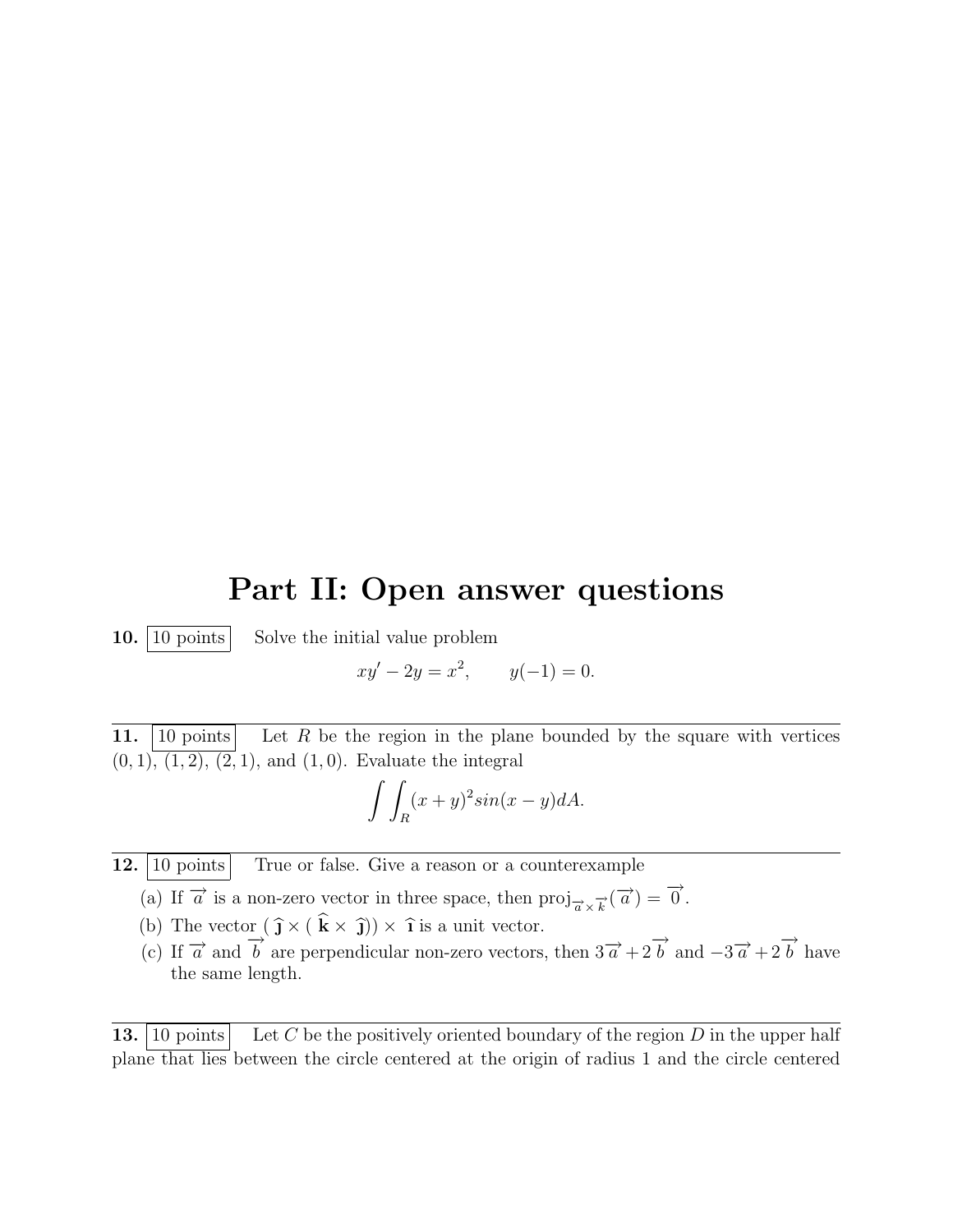at the origin of radius 3. Evaluate the integral

$$
\int_C \left(\arctan\left(x^2\right) + y^2\right) dx + \left(e^{y^2} - x^2\right) dy.
$$